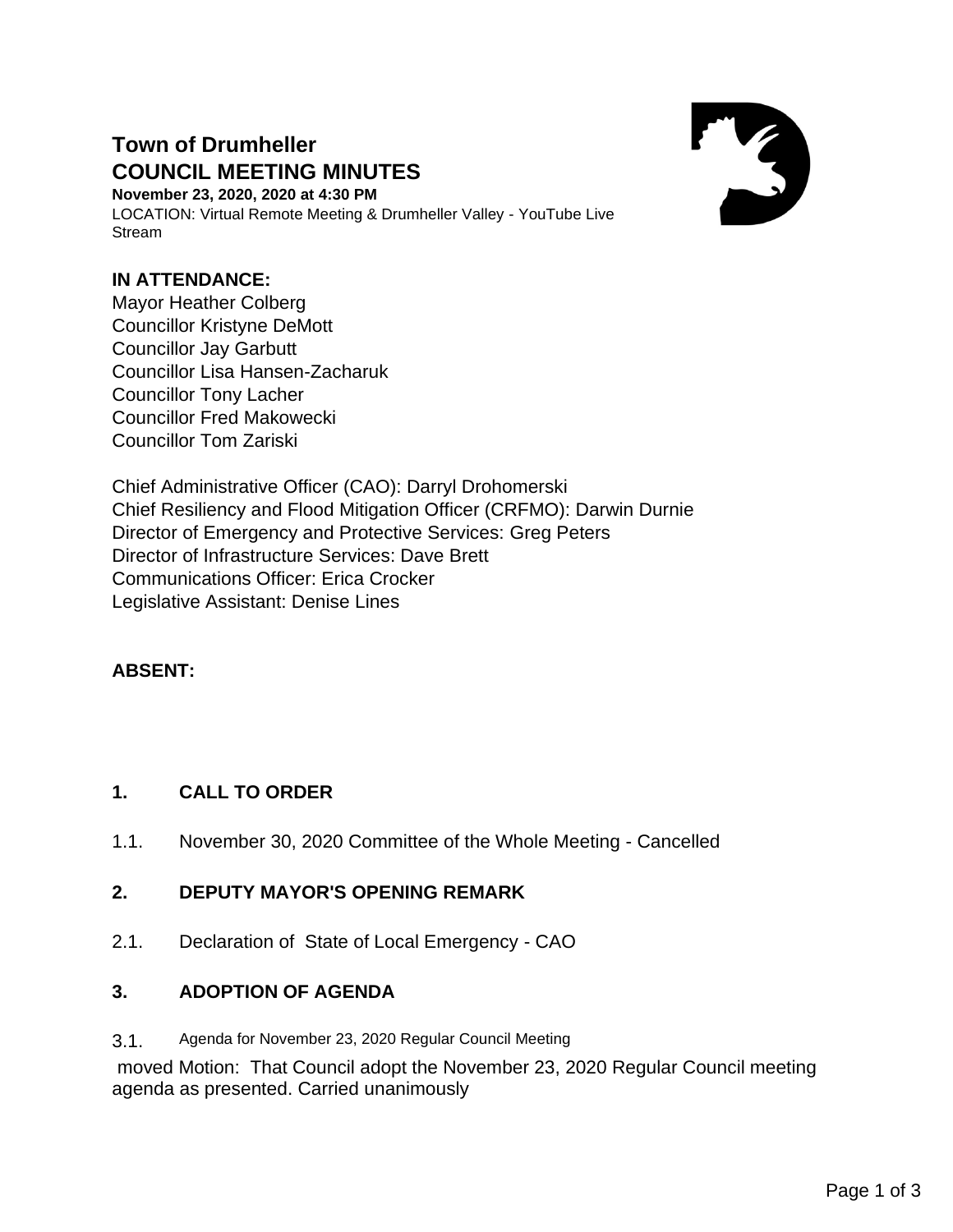### **4. MINUTES**

4.1. Minutes for the October 26, 2020 Organizational Meeting Minutes moved Motion: That Council adopt the October 26, 2020 Organizational Meeting minutes as presented. Carried unanimously

4.2. Minutes for the October 26, 2020 Regular Council Meeting moved Motion: That Council adopt the October 26, 2020 Regular Council Meeting as presented. Carried unanimously

4.3. Minutes for the November 9, 2020 Regular Council Meeting moved Motion: That Council adopt the November 9, 2020 Regular Council Meeting as presented. Carried unanimously

### **5. REQUEST FOR DECISION / REPORTS**

# **5.1. CHIEF RESILIENCY & FLOOD MITIGATION OFFICER**

5.1.1. Municipal Development Plan Bylaw 17.20 and Land Use Bylaw 16.20 - Update Presentation Darwin Durnie, CRFMO Devin Diano, CEO/Director of Planning, Palliser Regional Municipal Services Representative from O2 Planning + Design

# **5.2. CHIEF ADMINISTRATIVE OFFICER**

moved Motion: That Council give second reading to the amended Town of Drumheller Municipal Development Plan Bylaw 17.20. Carried unanimously

### 5.2.2. Land Use Bylaw 16.20 - Second Reading

moved Motion: That Council give second reading to the amended Town of Drumheller Land Use Bylaw 16.20. Carried unanimously

5.2.3. Extended Leave of Absence - Councillor Lisa Hansen - Zacharuk

moved Motion: Be it resolved that Council extend the leave of absence with pay for eight (8) weeks for Councillor Hansen-Zacharuk due to medical reasons.

Carried unanimously

### 5.2.4. Request for Decision - Drumheller Public Library Board Appointment

moved Motions: That Council approve the appointment of James Foster to the Drumheller Public Library Board for a three year term ending November 2023. Carried unanimously